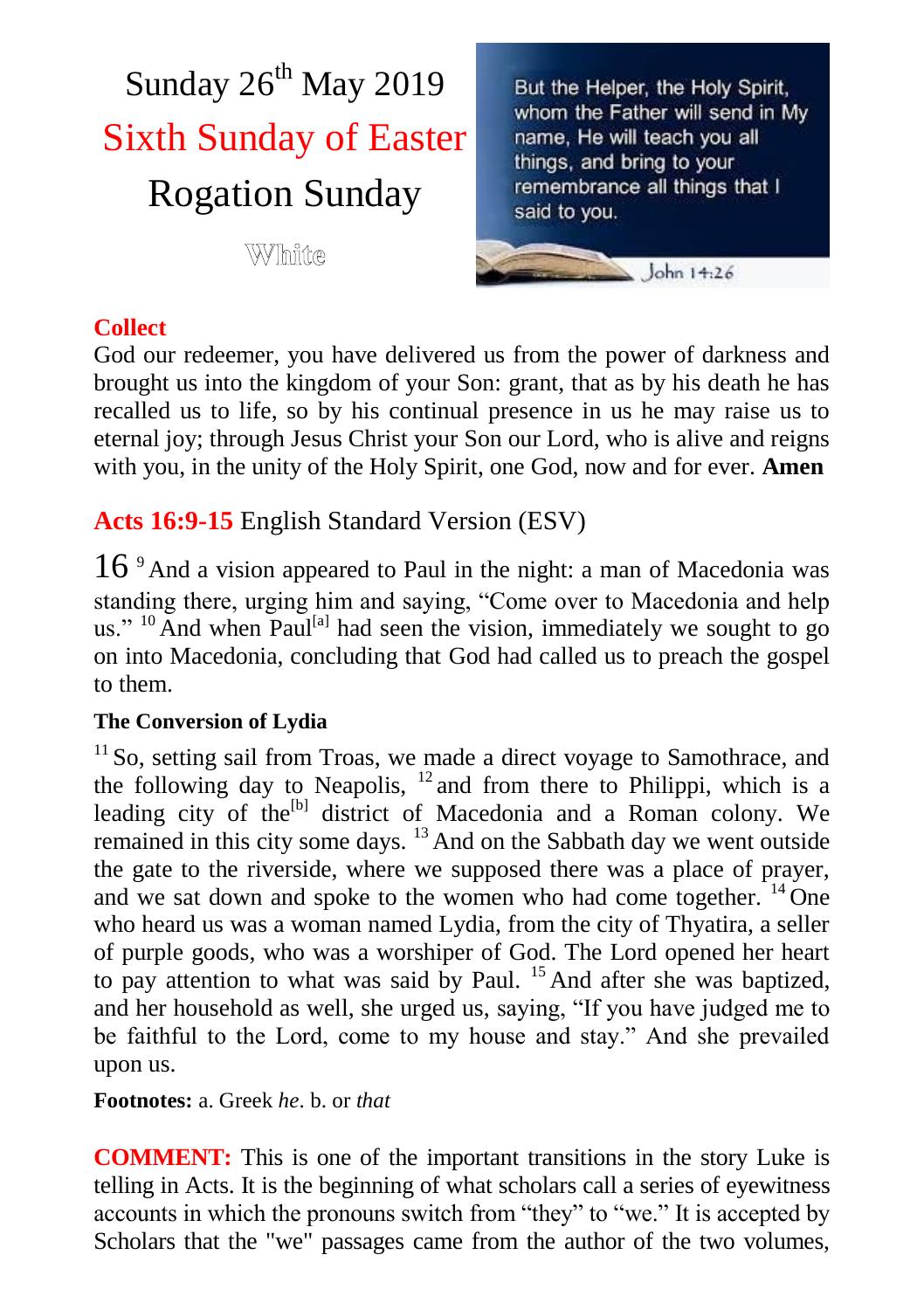the Gospel of Luke and Acts attributed to Luke. Of all the congregations with which Paul was associated, he had warmest feelings for the Philippians, as his letter to that community showed. Yet unlike his visits to the Jewish Diaspora in Galatia, he did not find a synagogue in Philippi. Was there no Jewish community in that important Roman city? Or were they too few in number, since only ten male Jews were required to form a synagogue? Lydia appears to have been a Gentile "worshipper of God" (verse 14) in whose home Paul made his headquarters? The Greek word thus translated, sebomenos (Eng. = devout), appears several times elsewhere in Acts along with phoboumenos (English  $=$  God-fearing) describing Gentiles who demonstrated sincere spiritual concerns. (see. 10:2; 13:43, 50; 17:4, 17; 18:7). It is also possible that "a certain woman named Lydia" actually means "a woman from Lydia," an ancient kingdom which under Rome became part of the province of Asia in which the prosperous city of Thyatira was located. It also appears that she was a business woman or a widow who had taken over her former husband's trade, as identified by being "a seller of purple." Purple was the most valuable of ancient dyes, the source of which was a mollusk, each shade created by using different species of mollusk. The Hebrews valued the colour highly as a symbol of distinction, wealth and royalty. However we hypothesize about such minutiae, one thing is certain: in this instance, Paul's testimony in Philippi marks the beginning of the Christian mission in Europe of which we too are the heirs.

## **John 14:23-29** English Standard Version (ESV)

### **Jesus Promises the Holy Spirit**

14 <sup>23</sup> Jesus answered him, "If anyone loves me, he will keep my word, and my Father will love him, and we will come to him and make our home with him. <sup>24</sup> Whoever does not love me does not keep my words. And the word that you hear is not mine but the Father's who sent me.  $25$  "These things I have spoken to you while I am still with you.  $^{26}$  But the Helper, the Holy Spirit, whom the Father will send in my name, he will teach you all things and bring to your remembrance all that I have said to you.  $27$  Peace I leave with you; my peace I give to you. Not as the world gives do I give to you. Let not your hearts be troubled, neither let them be afraid.  $^{28}$  You heard me say to you, 'I am going away, and I will come to you.' If you loved me, you would have rejoiced, because I am going to the Father, for the Father is greater than I. <sup>29</sup> And now I have told you before it takes place, so that when it does take place you may believe.

**COMMENT:** In this reading, John deals with the issue of the church living in a hostile world without the visible presence of Christ. He tells his community through these words of Jesus that obedience and love are the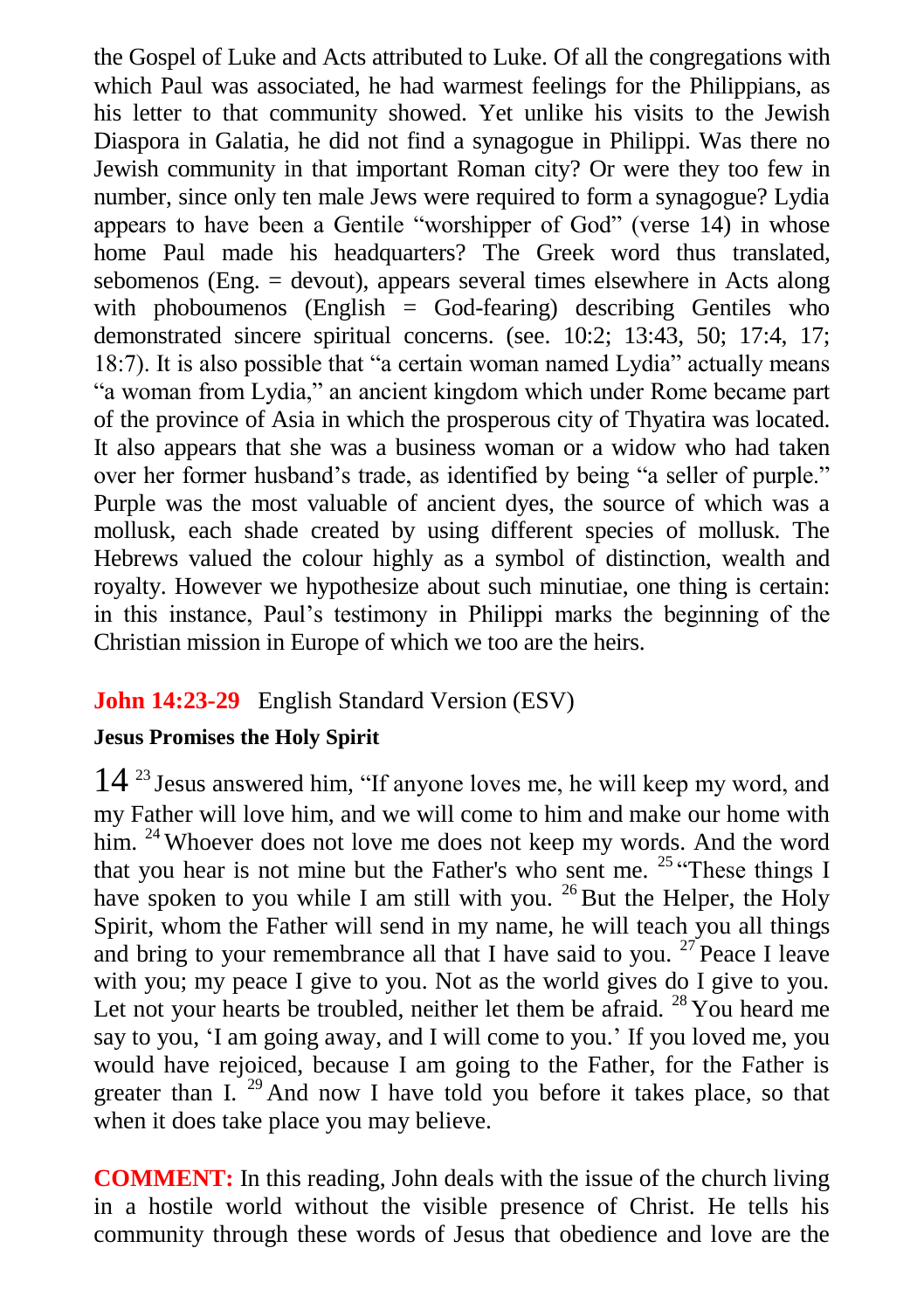conditions ruling the life of the church and therefore guaranteeing the sense of Christ's living presence as God's representative. He then goes on to make an additional promise that the Holy Spirit will teach them and bring to their remembrance all that Christ said to them. We could ask the question, is that in part, the purpose of John's Gospel and that of the other three Gospels – a testimony to what Jesus did and said? Also does he also refer to what John Calvin (the Swiss Reformer 1509-1564) many centuries later would describe as "the inner testimony of the Spirit" enabling us to interpret Holy Scripture? The final parting words of Jesus have brought peace and security to countless distressed Christians. John obviously regarded the trials his community might be facing as similar to that which Jesus himself faced the night he was betrayed. The closer he came to the cross, the greater was Jesus' sense that his ultimate of security lay in loving obedience to God's will. This did not in any way remove him from the consequences of what others like Judas, Caiaphas or Pilate would do. Loving God and others in such critical situations was the ultimate act of faith. For the disciples, for John's community and for us, this is still so, as verse 29 assures us.

#### **Psalm 67** *Deus misereatur* Grail Psalter

### R **Let the peoples praise you, O God; let all the peoples praise you.**

1 *For the Choirmaster. With stringed instruments. A Psalm. A Song.*

 $2^{\circ}$ O God, be gracious and bless us and let your face shed its light upon us. [*Selah*] <sup>3</sup>So will your ways be known upon earth and all nations learn your saving help.  $\mathbb{R}^7$ 

 $<sup>4</sup>$  Let the peoples praise you, O God;</sup> let all the peoples praise you.  $\mathbb{R}^7$ 

 $<sup>5</sup>$  Let the nations be glad and exult</sup> for you rule the world with justice. With fairness you rule the peoples. you guide the nations on earth [*Selah*]. R

 $6$  Let the peoples praise you, O God; let all the peoples praise you.  $\mathbb{R}^7$ 

 $7$ The earth has vielded its fruit for God, our God, has blessed us. <sup>8</sup> May God still give us his blessing till the ends of the earth revere him.  $\mathbb{R}^7$